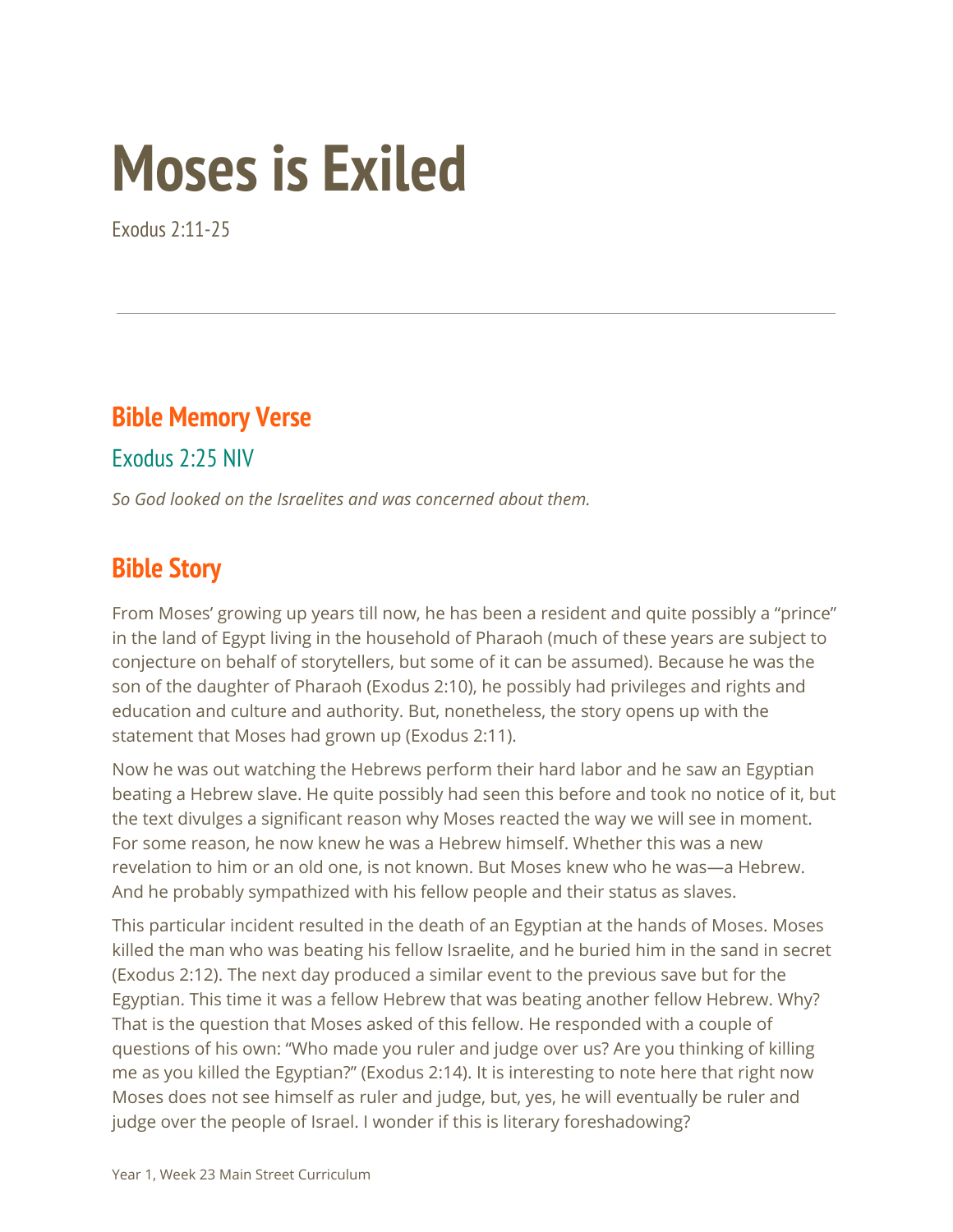Moses was afraid because what he had done had become known. In addition, Pharaoh heard of the incident and wanted to kill Moses (the reason why is not specifically known: did Pharaoh know that Moses was a Hebrew and was waiting for an appropriate time to deal with him in the same way as his fellow Hebrews? Or did Pharaoh just discover the true identity of Moses and therefore wanted to kill him because he was a threat?). Whatever the reason, Moses ran away—far, far away to a land called Midian.

Interestingly, Moses sat by a well and through a series of heroic circumstances he rescued these daughters of a priest of Midian and one eventually became his wife. This is a very biblical thing to do, by the way, sitting by a well. You see Isaac's servant met his master's future wife Rebekah at a well (Genesis 24) and Jacob met his soon-to-be wife, Rachel, at a well (Genesis 29). So this is a significant pattern in the biblical narrative so far. We are only one book and a few chapters into the Bible and we have seen three men meet their wives at a well (food for thought). Nonetheless, Moses found refuge in the land of Midian, far away from his problems and past in the land of Egypt.

However, this account of Moses' killing and fleeing does not end here. In the text there is a reference to what is going on back in the land of Egypt (this tells the active reader that Moses' role in Egypt is far from over, even though he is physically far from sight). The text tells us that the king of Egypt dies and that the Israelites

*"groaned in their slavery and cried out, and their cry for help because of their slavery went up to God. God heard their groaning and he remembered his covenant with Abraham, with Isaac and with Jacob. So God looked on the Israelites and was concerned about them" (Exodus 2:23-25).*

The end of chapter two is explicit in referring to God as the hearer of his covenanted people in bondage and we are left with the question: "How then will God come to the aid of his covenant people?" And thus the stage is set for the rising of a "ruler and judge" over the people of Israel who will lead them out of slavery and into the land promised by the God of their ancestors, Abraham, Isaac and Jacob.

Scholars divide the life of Moses into three 40-year segments (see Acts 7:20ff.).

- The first 40 years were spent in Egypt, with a recorded event to mark the transition to the next 40 years (Moses kills and flees, Exodus 2:11-25).
- The second 40 years were spent in Midian caring for Jethro's flocks (his father-in-law) and hiding from the Egyptians, with a recorded event to mark the transition to the next 40 years (the burning bush, Exodus 3:1-4:17).
- The third 40 years were spent in the wilderness, wandering with the grumbling, rebellious Israelites.

This particular story is a transitory event in the life of Moses from his world of privilege in Egypt to his solitude and wandering in Midian.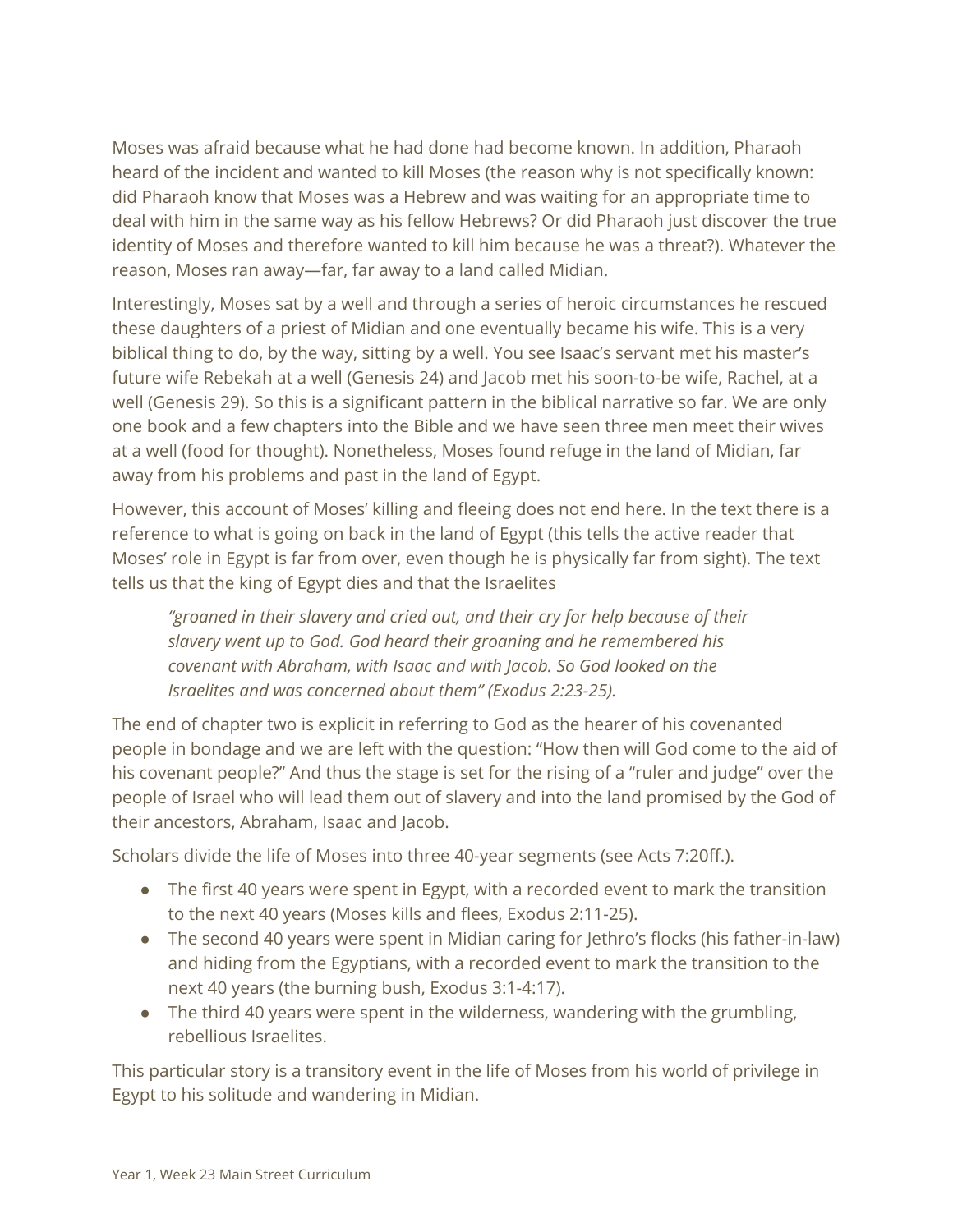# **Life Application**

Your sin will find you out. Moses thought that no one saw that he had killed the Egyptian, but someone did. At least it was well-known enough that the next day when he came upon the second incident those people knew about it. We all have secrets, but do they rule our lives? Do we become slaves to the secrets that we so desperately want to keep because we think that if we are found out the consequences will be too hard to bear? Eventually it will come out. If anything, God knows. Be open and confess. Honesty and integrity are high on the godly character list.

Do you think it was right for Moses to run away from his problem? Maybe it was more self-preservation because the Pharaoh was going to kill him!! But think about it, is it our tendency to face our problems or to run away from them? If you are anything like me, then often my first thought is to flee instead of face. We try to rely on our own strength to face things or to run away from them. Might not our practice be more fruitful and godly if our tendency was to rely on the Lord in our times of trial rather than on ourselves? Might not the process be more holy and God dependent if we rendered immediate obedience rather delayed obedience? Obviously there is wisdom in when to flee, face, or fight, but that wisdom should be based upon the Lord than on our short-sighted view of self-preservation. Surrender of our lives is always the best option.

It is good to protect women from bad guys.

Sometimes the Lord requires patience from us when we do not have a clue as to what is going on. Do you think that Moses knew what his future destiny would be? Do you think he even had a clue as to how God was going to use him for his kingdom? Not yet. So be faithful. Trust God, even when you may not be able to see how He is working. He is, he always is. Pray that our eyes would be open to see the things that are unseen.

God hears our cries. The Israelites were groaning in their slavery wondering if God even heard them. He did. He was prepping, setting things in motion that would forever alter history. They are the covenanted people of God. They are special to him. We are special to him. He cares about us. He hears us when we are hurting. He sees our pain and he understands. Be faithful, he is working.

God remembers his promises. He never forgets. Even though we forget and are so unfaithful, the Lord God of heaven does not. He is ever faithful.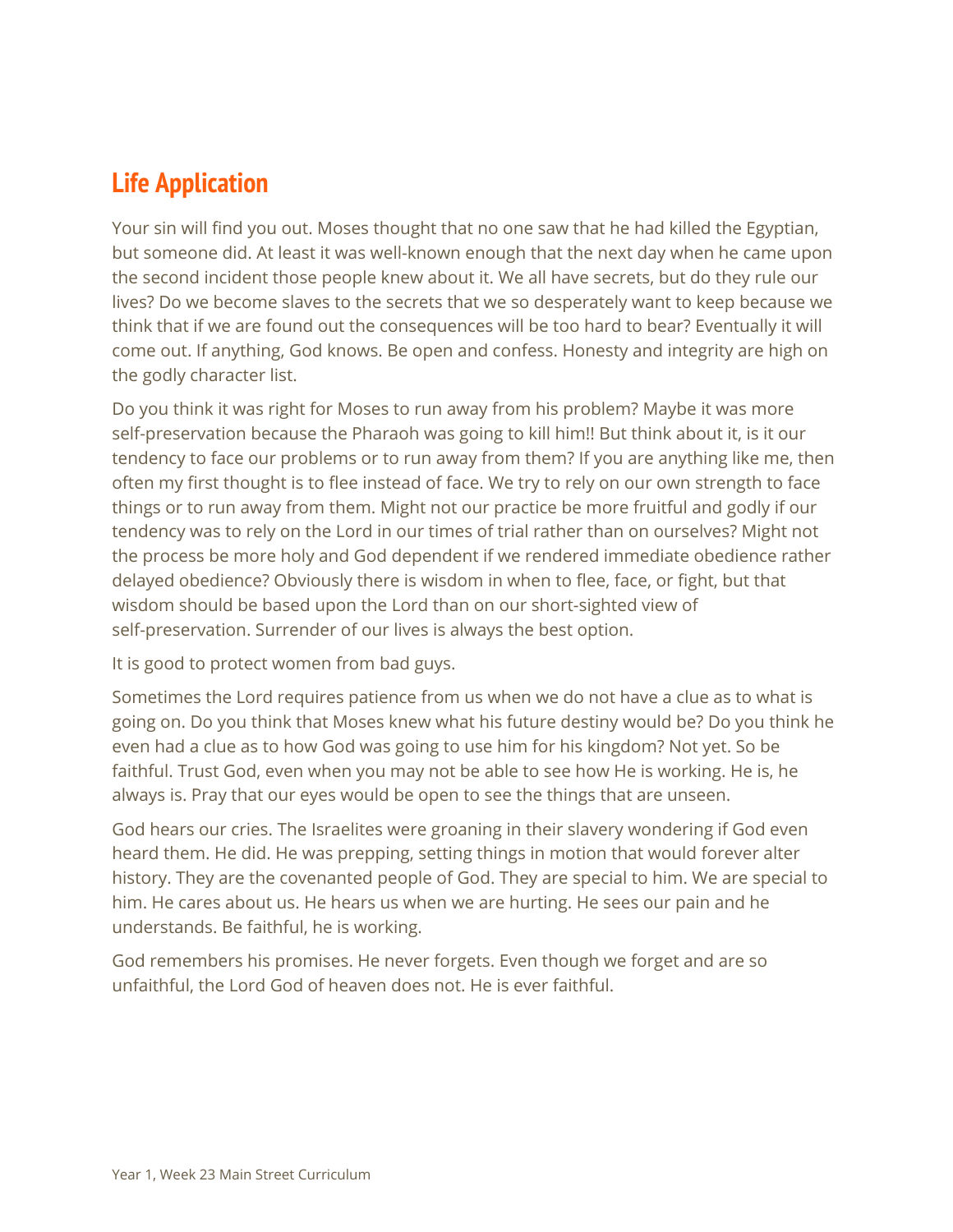#### **Review Questions**

- 1. Who did Moses kill? An Egyptian.
- 2. Who wanted to kill Moses? Pharaoh.
- 3. Where did Moses run to? Land of Midian.
- 4. Where did Moses meet some young women? At a well.
- 5. What were these young women's father's name? Jethro.
- 6. How many years did Moses live in Egypt (before he killed the Egyptian)? About 40 years
- 7. How many years did Moses live in the land of Midian (after he killed the Egyptian)? About 40 years.

# **Coloring Sheet**

Next page